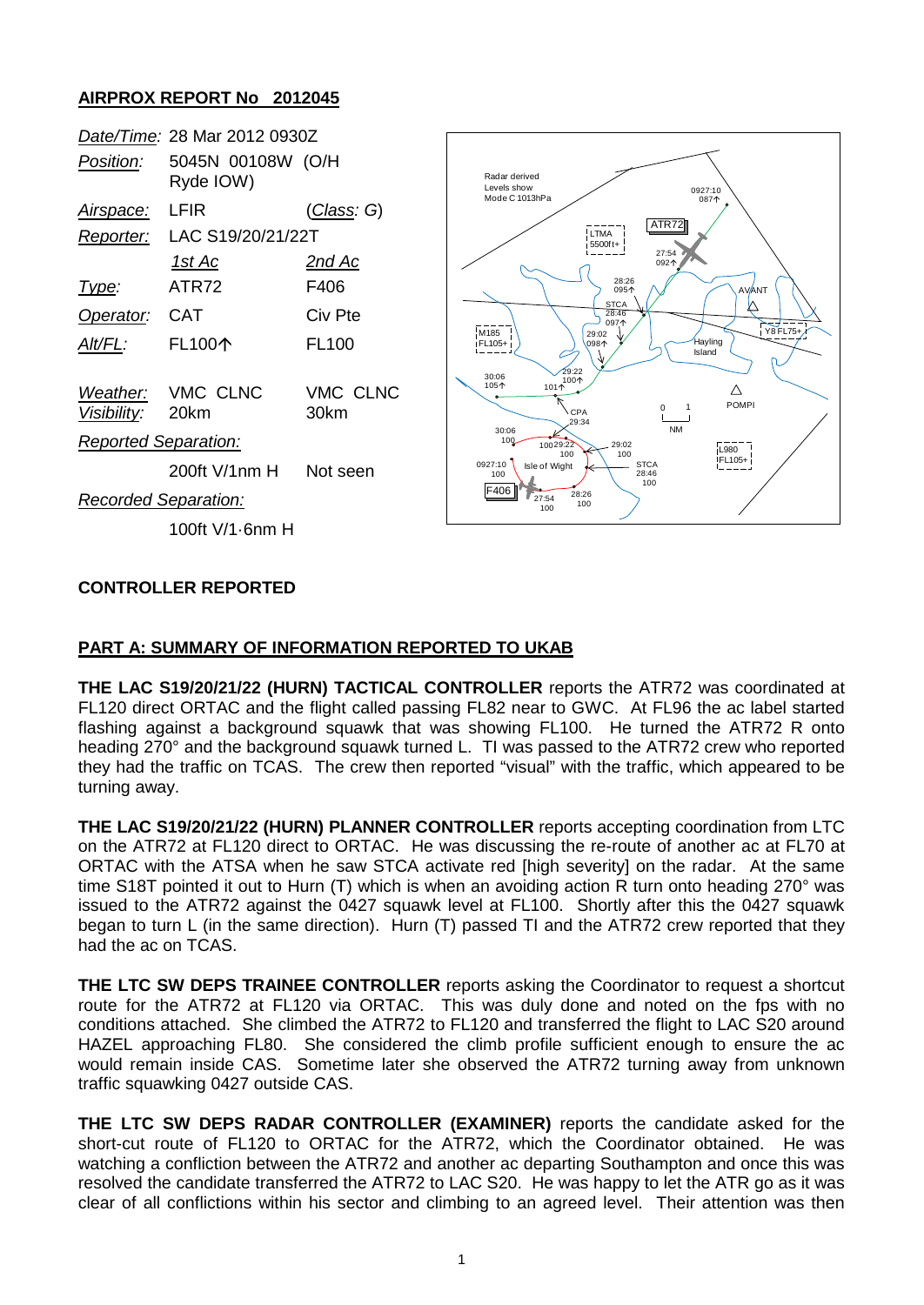taken elsewhere with other traffic. The ATR was transferred to S20 in plenty of time within CAS and with CAS ahead for S20 to control the ac and continue radar monitoring. He accepted that they must present traffic inside CAS and at the point of transfer this wasn't considered well enough. The large change in the base of CAS to FL105 is known to S20 as it is their airspace and, as the ac was transferred inside CAS, then LAC S20 should have continued to monitor the flight and reacted to prevent it going outside CAS.

**THE LTC S COORDINATOR** reports the SW Deps controller asked him to coordinate the ATR72 on the short-cut route to Jersey at FL120 via ORTAC. He coordinated with S20 Planner (S20P) and neither of them stipulated that the ac should be in level flight or in the climb. SW Deps transferred the flight to S20 still in the climb to FL120 with approximately 8nm to run before the base of CAS changed to FL105 but he was unsure what level the ATR72 was passing when it left the frequency. About 5min later the ATR72 was observed to be turning away from an unknown ac squawking 0427 outside CAS.

**THE ATR72 PILOT** reports en-route to the Channel Islands, IFR and in communication with London on 129·425MHz, squawking 0554 with Modes S and C. The visibility was 20km in VMC and the ac was coloured yellow/white; no lighting was mentioned. Near the Isle of Wight (IOW) during the climb at 190kt approaching FL100 for FL120 they noticed an ac on TCAS straight ahead range 7nm at a similar level. A TCAS TA followed and they became visual immediately with the traffic as London issued a turn about 60° to the R; no RA was generated. The other ac, a low-wing twin turboprop type, turned away, he thought, to their L and started a descent, passing 200ft below and 1nm clear on their L. The other flight was not talking to London and he assessed the risk as none.

**THE F406 PILOT** reports flying a local sortie from Farnborough, VFR and in receipt of a BS from Farnborough (downgraded from a TS) on 134·35MHz [actually 125·25MHz] squawking 0427 with Modes S and C. The visibility was >30km in VMC and the ac was coloured white/burgundy with nav, anti-collision and strobe lights all switched on. They were not aware of being involved in an Airprox until being told later by Farnborough. At the time they were in the vicinity of Ryde IOW at FL100 but did not see the reporting ac.

**ATSI** reports that the Airprox was reported in the vicinity of the Isle of Wight at FL100, in Class G airspace, when an ATR72 and a Cessna F406 came into conflict.

The ATR72 was operating IFR on a flight from London Gatwick to Guernsey and in receipt of a RCS from London Control (Hurn sector) on 129·425MHz.

The F406 was operating VFR on a local flight from Farnborough and was in receipt of a BS from Farnborough LARS W on 125·250MHz.

CAA ATSI had access to recordings of RT from Farnborough and Swanwick and area radar recordings together with written reports from both pilots and the Swanwick controllers.

The UK Met Office advised that the estimated 10,000ft wind in the vicinity of Southampton was N'ly at 5-10kt.

At 0838:00 UTC the Farnborough LARS W controller downgraded the service to the F406 flight from a TS to a BS due to it leaving solid radar cover to the S. At 0840:10 the F406 flight reported climbing to FL100.

At 0915:40 the ATR72 flight contacted London TC (SW Deps) on frequency 129·075MHz.

At 0919:50 the pilot of the ATR72 informed the controller that, *"…we can take, er, one two zero if we can get the shortcut to ORTAC*". The pilot of the ATR72 was instructed to standby and the SW Deps controller requested the S Coordinator to coordinate a direct routeing to ORTAC. The S Coordinator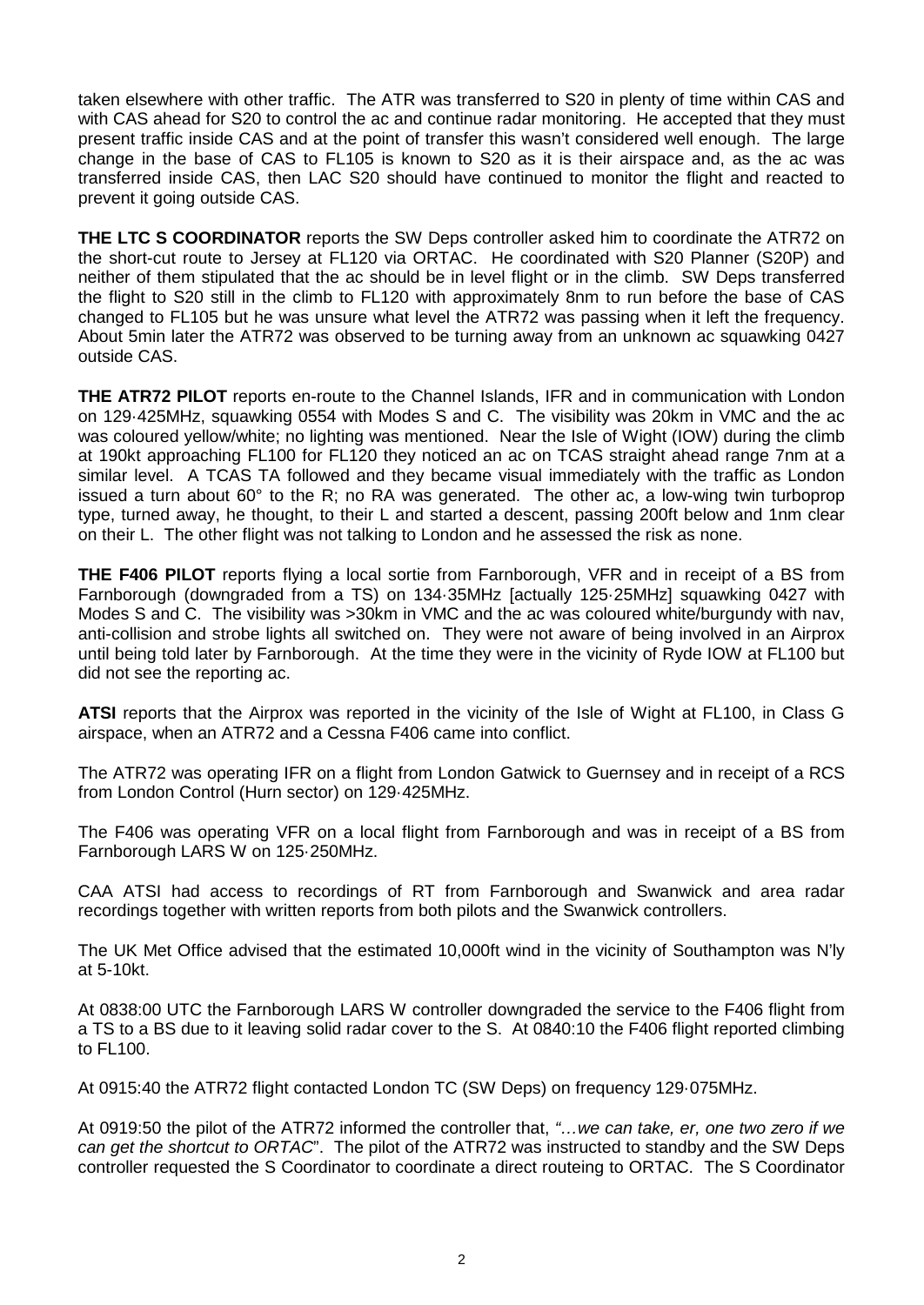contacted the Hurn Planner and informed them that the ATR72 wished to go FL120 ORTAC. The Hurn Planner replied, *"Twelve ORTAC is approved."*

At 0921:40 the pilot of the ATR72 was instructed to route direct to ORTAC and climb to FL120. The written report from the SW Deps controller states that they judged that the climb profile was sufficient to ensure that the ATR72 remained inside CAS.

At 0926:00 the pilot of the ATR72 was instructed to contact London Control on 129·425MHz. At 0926:04 the ATR72 was climbing through FL079 with approximately 9·5nm to run to the point at which the base of CAS changed to FL105, with a GS of 252kt and a climb rate of approximately 650fpm.

At 0926:20 the pilot of the ATR72 contacted the Hurn Sector controller on frequency 129·425MHz and reported, *"…we're climbing flight level one two zero routeing direct to ORTAC".* The controller replied, *"…thank you maintain*." At 0927:10 the ATR72 had 5nm to run to the edge of CAS and was climbing through FL087. The F406 was operating outside CAS at FL100 in the vicinity of the Isle of Wight in a L turn through S. The SSR label and Mode C information from the F406 were displayed on the Hurn sector controller's situation display but were displayed as a grey, less distinct, label due to the ac being outside CAS and not under the direct control of the Hurn sector.

At 0928:26 the ATR72 left the London TMA and entered Class G airspace at FL95, underneath airway L980 (base FL105). The Hurn controller was unaware that the ATR72 had left CAS. The F406 was turning L from an E'ly heading 7·3nm SSW of the ATR72.

At 0929:00, after STCA activated between the ATR72 and the F406 (0928:46), the controller instructed the ATR72 flight to, *"…turn right heading two seven zero degrees there is traffic on the radar indicating flight level one hundred not verified*." The pilot of the ATR72 read back the instruction and advised the controller that they had the traffic on TCAS. At 0929:22 the ATR72 was in the R turn climbing through FL100 with the F406, also at FL100, 1·9nm to the SSW of the ATR72.

At 0929:30 the controller passed TI to the ATR72 flight stating that the F406 was, *"…in your twelve o'clock range one and a half miles*", which was quickly updated to, *"…twelve o'clock one mile*". By 0929:30 the F406 had turned W'bound and was tracking parallel to the track of the ATR72 whose crew reported that they had the F406 in sight at, *"...nine o'clock at about er one mile*."

At 0929:34, the CPA, the ATR72 and F406 were on parallel tracks with the ATR72 passing FL101, 1·6nm to the N of the F406. There was a subsequent conversation between the pilot of the ATR72 and the controller during which the ATR72 gave details on the track and type of the ac they had seen. At 0930:06 the ATR72 re-entered CAS at FL105 and at 0930:40 the flight was instructed to resume own navigation to ORTAC. Shortly afterwards the ATR72 was transferred to Jersey Zone on frequency 125·2MHz.

Between 0915:00 and 0941:10 there were no transmissions between the F406 flight and Farnborough LARS W. At 0941:10 Farnborough requested a radio check from the F406 flight, which the pilot replied to. According to the written report the F406 crew did not see the ATR72.

The F406 flight had been downgraded to a BS by the Farnborough LARS W controller before the confliction with the ATR72. Under the terms of a BS the responsibility for traffic avoidance rests with the pilot and there is no requirement for the controller to monitor the flight.

When the S Coordinator and the Hurn Planner coordinated the ATR72 routeing direct to ORTAC at FL120 there was no discussion to establish whether or not the ATR72 would be level at FL120 or would be still in the climb on transfer.

CAP493, the Manual of Air Traffic Services, Section 1, Chapter 4, Paragraph 5.1 states that: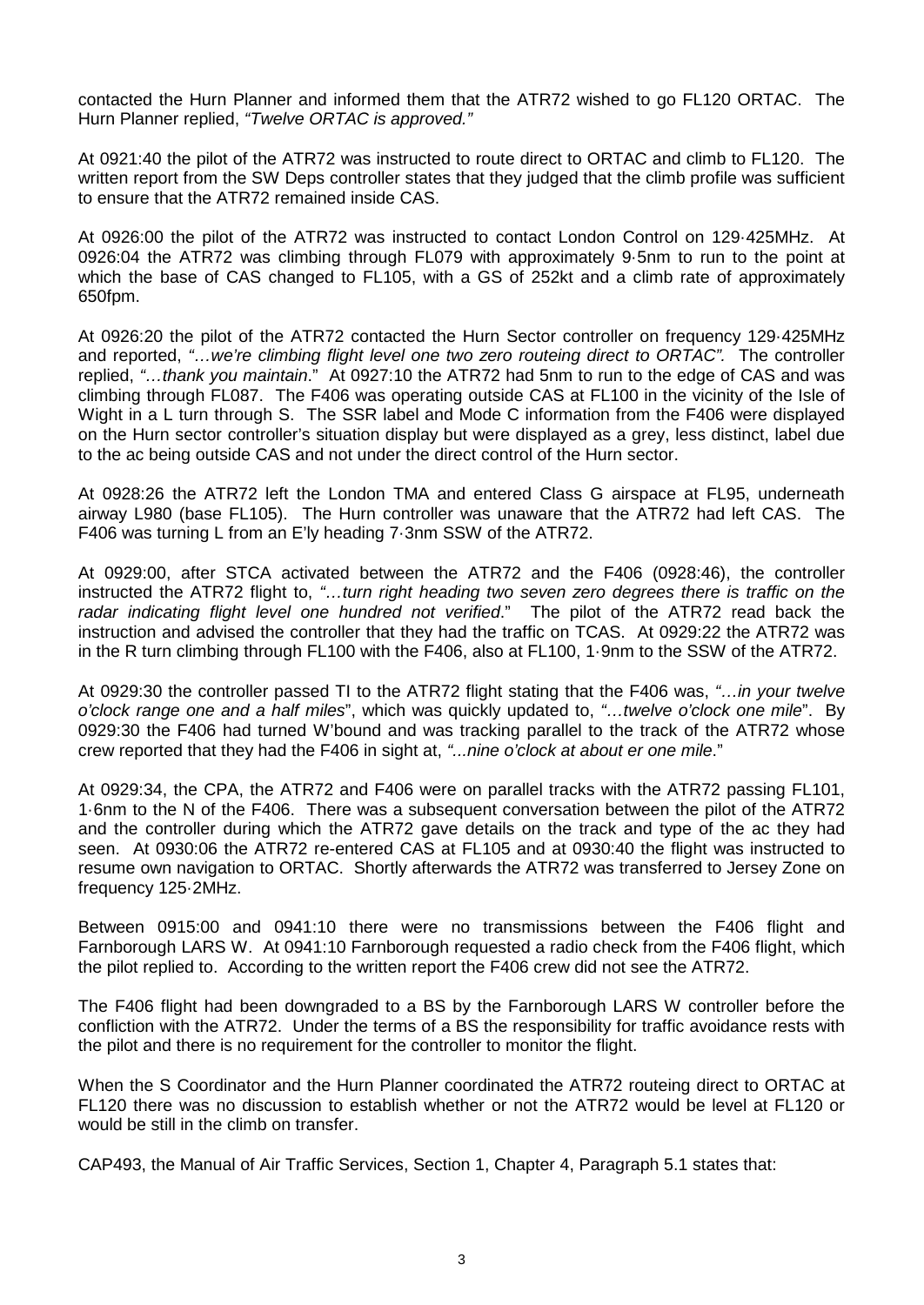'Every endeavour shall be made to clear aircraft according to the route requested. If this is not possible the controller shall explain the reason when issuing the clearance. The expression "cleared flight plan route" is not to be used. If a pilot requests, or a controller offers, a direct routeing then the controller must inform the pilot if this direct route will take the aircraft outside the lateral or vertical boundaries of controlled or advisory airspace. The pilot will then decide whether to accept or decline the new route.'

Neither the SW Deps controller nor the Hurn controller issued instructions that would have kept the ATR72 within the confines of CAS, nor did they give advice to the pilot of the ATR72 that would have alerted him to the need to arrange his flight profile such that the ATR72 remained inside CAS. The written report of the SW Deps controller stated that they considered the climb profile sufficient to ensure the ac would remain inside CAS. ATSI calculated that, given the distance to run, GS and the climb rate of the ATR72 at the point of transfer of control it was extremely unlikely that the ATR72 would remain inside CAS.

The ATR72 was being provided with a RCS inside Class A CAS by the Hurn sector controller for just over 2min before it left CAS at 0928:24. CAP493, the Manual of Air Traffic Services, Section 1, Chapter 5, Paragraph 1.2.2 states that:

'Pilots must be advised if a service commences, terminates or changes when:

a) outside controlled airspace;

b) entering controlled airspace;

c) leaving controlled airspace, unless pilots are provided with advance notice in accordance with paragraph 1.2.3 below.

1.2.3 For flights leaving controlled airspace controllers should provide pilots with advance notice of:

a) the lateral or vertical point at which the aircraft will leave controlled airspace. Such notice should be provided between 5-10nm or 3000-6000ft prior to the boundary of controlled airspace;

b) the type of ATS that will subsequently be provided, unless the aircraft is coordinated and transferred to another ATS unit before crossing the boundary of controlled airspace.'

The pilot of the ATR72 was not advised that the ac would leave CAS, nor was the pilot advised when the ac left CAS. The service was not changed to reflect the fact that the ATR72 was outside CAS. It is likely that the pilot of the ATR72 was unaware that the ac was no longer inside CAS at the time of the Airprox. Although in Class G airspace pilots are ultimately responsible for collision avoidance, as the pilot of the ATR72 had not been informed that the ac had left CAS, he would have been unaware of the need to apply "see and avoid" and had not agreed to an ATSOCAS instead of a RCS.

When the Hurn controller recognised the confliction between the ATR72 and the F406 the ATR72 flight was instructed to turn R and TI was passed but the term "*avoiding action*" was not used.

The Airprox occurred in the vicinity of the Isle of Wight at FL100, in Class G airspace, when the ATR72 left CAS, unnoticed by the Hurn controller, and came into conflict with the F406.

Contributory factors are considered to be:

The coordination between the LAC Hurn Planner and the LTC S Coordinator did not clearly establish whether the ATR72 was going to be in the climb to FL120 or level at FL120 before transfer of control or establish a restriction that would ensure the ATR72 remained inside CAS.

The ATR72 was presented to the Hurn controller in such a position that its climb rate was unlikely to ensure that the ATR72 remained inside CAS.

The pilot of the ATR72 was not informed that the ac had left CAS and the service was not changed accordingly.

When the Hurn sector controller took action to resolve the confliction between the ATR72 and the F406 the term 'avoiding action' was not used.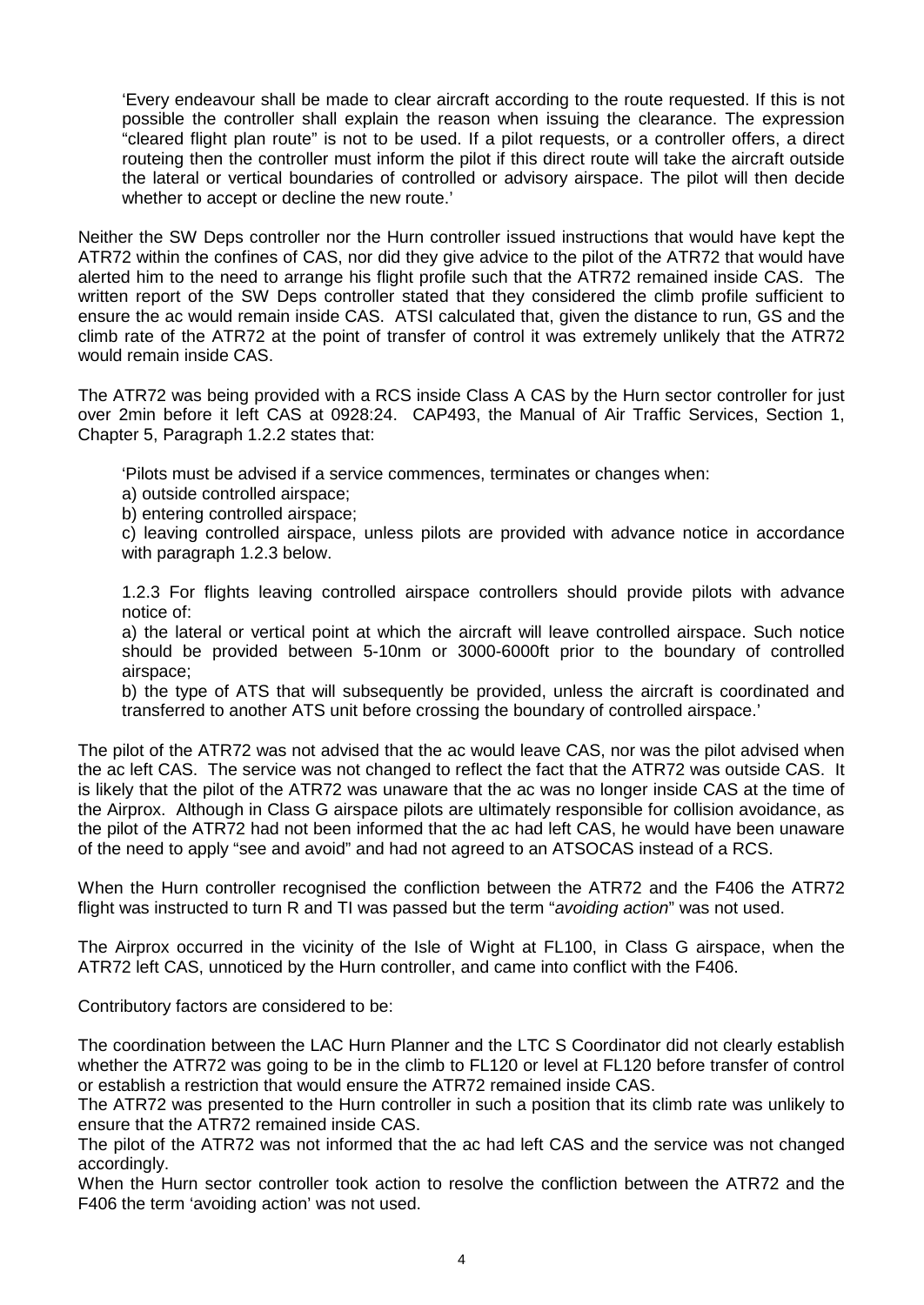## **PART B: SUMMARY OF THE BOARD'S DISCUSSIONS**

Information available included reports from the pilots of both ac, transcripts of the relevant RT frequencies, radar video recordings, reports from the air traffic controllers involved and reports from the appropriate ATC authorities.

A controller Member, familiar with Swanwick operations, informed Members that the ATR72 crew's request to route direct to ORTAC was quite normal. 'Cutting the corner' reduced the ac's track miles by removing the requirement to route via SAM before turning S'bound. It was clear the coordination effected between LTC S Coordinator and LAC Hurn P was imprecise; Hurn P accepted FL120 offered by S Coordinator (which became the new exit level for the ATR from the Hurn Sector onto the Channel Islands and would be apparent to the Hurn T on his data display after input by Hurn P) but neither controller specified whether the ac was to be subject to a coordinated climb or be transferred in level flight. LTC SW Deps cleared the ATR72 flight as requested and then just over 4min later transferred the flight to LAC Hurn. This was earlier than normal, with SW Deps making an early judgement that its climb profile was enough to keep the ac within CAS but placing no restrictions on the flight (eg cross AVANT or abeam FL110 or above), which would have ensured it remained within CAS. When the ATR72 flight called on the Hurn T frequency, the controller merely acknowledged the call with, *"…thank you maintain"*. The ATR72's slow ROC was not assimilated by the Hurn T and again no restriction was placed on the crew to ensure their climb profile was sufficient to remain in CAS. The ATR72 crew would have been unaware that their flight profile would take their ac outside of CAS and they would expect to be told this by ATC. When the ac did leave CAS, it also went unnoticed by the Hurn controller and therefore an appropriate ATS (ATSOCAS) was not offered. Members agreed that the Swanwick ATC teams had not fulfilled their responsibilities to ensure the ATR72 remained in CAS, or advise the crew that they were leaving CAS, which resulted in a conflict with the F406.

The excursion outside CAS only became apparent to Hurn T when STCA activated between the ATR72 and the F406, and it was also pointed out to him by an adjacent controller. Until then the F406 was displayed as a background track as the ac was outside CAS and not working the Hurn T. Hurn T reacted immediately by turning the ATR72 R and issuing TI; however the phrase 'avoiding action' was not used. Members agreed 'avoiding action' should have been used owing to the controller's late assimilation of the confliction and the controller being unaware of the F406's intentions. The ATR72 crew had reported seeing the F406 on TCAS before a TA was received and they had complied with the ATC turn instruction; an RA was not generated. Further TI on the F406 was given with the crew reporting visual as it passed 1nm clear on their LHS, 200ft below. Members noted that the ATR72 passed unsighted to the F406 crew although they had a responsibility to see and avoid within the Class G. The ATR72 had approached from the N whilst the F406 was carrying out a slow LH orbit; the ATR72 would have been more difficult to acquire as the F406 was belly-up to the ATR72 as it approached from below. This is a salutary lesson to all pilots whilst operating VFR in Class G to maintain a good lookout scan for other traffic at all times even if the likelihood of sharing the airspace with other traffic is low - expect the unexpected! Taking all of these elements into account, although the incident was not observed by the F406 crew, the actions taken by Hurn T when combined with the visual sighting and actions taken ATR72 crew were enough to allow the Board to conclude that any risk of collision had been effectively removed.

The NATS Advisor informed Members that following this incident a study was undertaken to analyse flight profiles from MID to ORTAC during March 2012. This found 4 flights out of 159 had left CAS where the base of CAS changes from 5500ft to FL105. Consideration was given to the feasibility and benefit of introducing a standing agreement for these flights to ensure that they remain inside CAS. It was decided instead to address the issue through other means and carry out a further analysis of September traffic to test the benefits of the actions taken. Safety Notice SIN027.12 was issued on 24<sup>th</sup> May highlighting the issue of flights leaving CAS. ATSOCAS CBT will be completed by all LAC ATCOs by 31<sup>st</sup> August. This incident is being used for lesson learning during safety briefings to be given to all LAC controllers by 30<sup>th</sup> September. Operational Analysis Dept has been tasked to do an analysis of any other areas where ac may be outside CAS during climb if their climb rate is slow. A